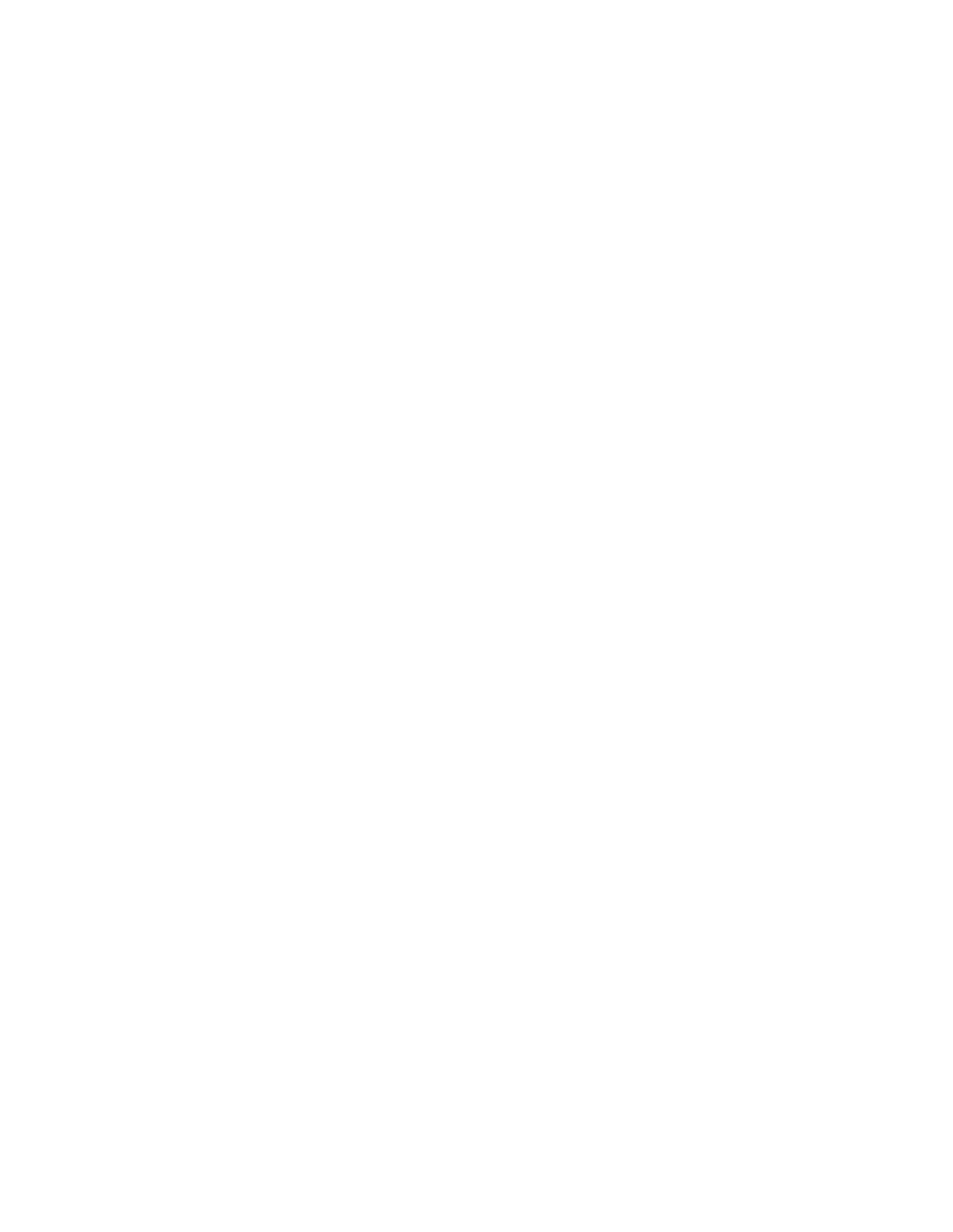## **CONTENTS**

| Session $3 \ldots \ldots \ldots \ldots \ldots \ldots \ldots \ldots \ldots \ldots \ldots 11$ |  |  |  |  |  |  |  |  |  |  |  |  |  |  |  |  |
|---------------------------------------------------------------------------------------------|--|--|--|--|--|--|--|--|--|--|--|--|--|--|--|--|
|                                                                                             |  |  |  |  |  |  |  |  |  |  |  |  |  |  |  |  |
|                                                                                             |  |  |  |  |  |  |  |  |  |  |  |  |  |  |  |  |
| Session 6 $\ldots \ldots \ldots \ldots \ldots \ldots \ldots \ldots \ldots \ldots \ldots 22$ |  |  |  |  |  |  |  |  |  |  |  |  |  |  |  |  |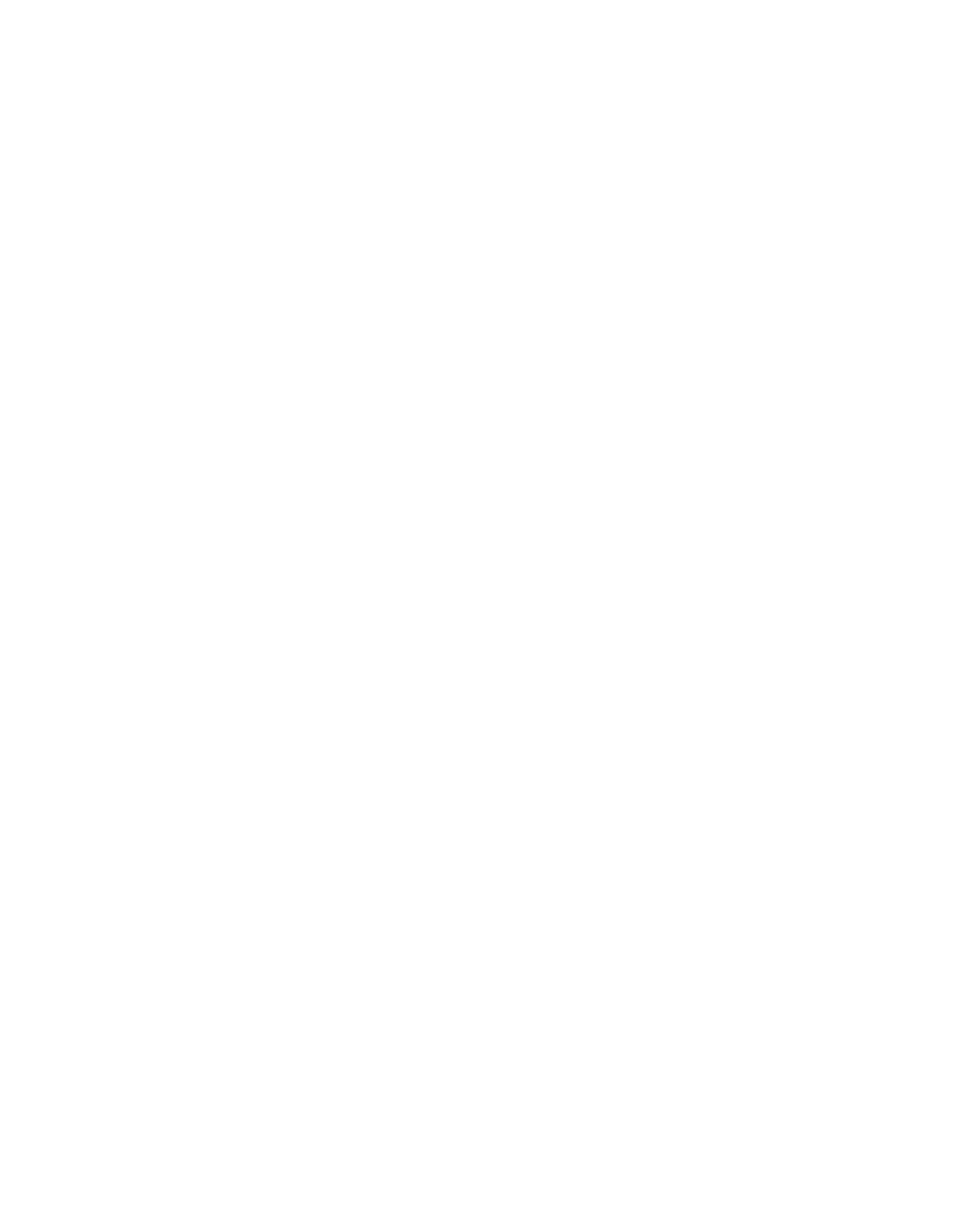## CALLED TO FLOURISH

In chapter one Mark Labberton says, "We are to fulfill the calling of all humanity and thus point to the true purpose of human life. The Word made flesh in Jesus Christ should show through us."

Use the following Bible study, chapter overview and book discussion questions to help your group members reflect on what it means to flourish as we answer our call.

Before you begin this study, however, take some time as a group to reflect on your experiences with the practices at the end of chapter one.

### **Biblical Focus**

#### *Read Ephesians 3:14-21.*

- 1. In what ways does this passage suggest God's desire for flourishing people in a flourishing world?
- 2. Where do you see yourself getting in the way of God's desire for flourishing?
- 3. How are we called to participate in the light that shines in the darkness?
- 4. What is one specific action you can take this week to allow the Word made flesh in Jesus Christ to shine through you?

#### **Chapter 1: Overview**

*1. Call***.** The heart of God's call is this: that we receive and live the love of God for us and for the world. This is the meaning of the two great commandments, that we are made to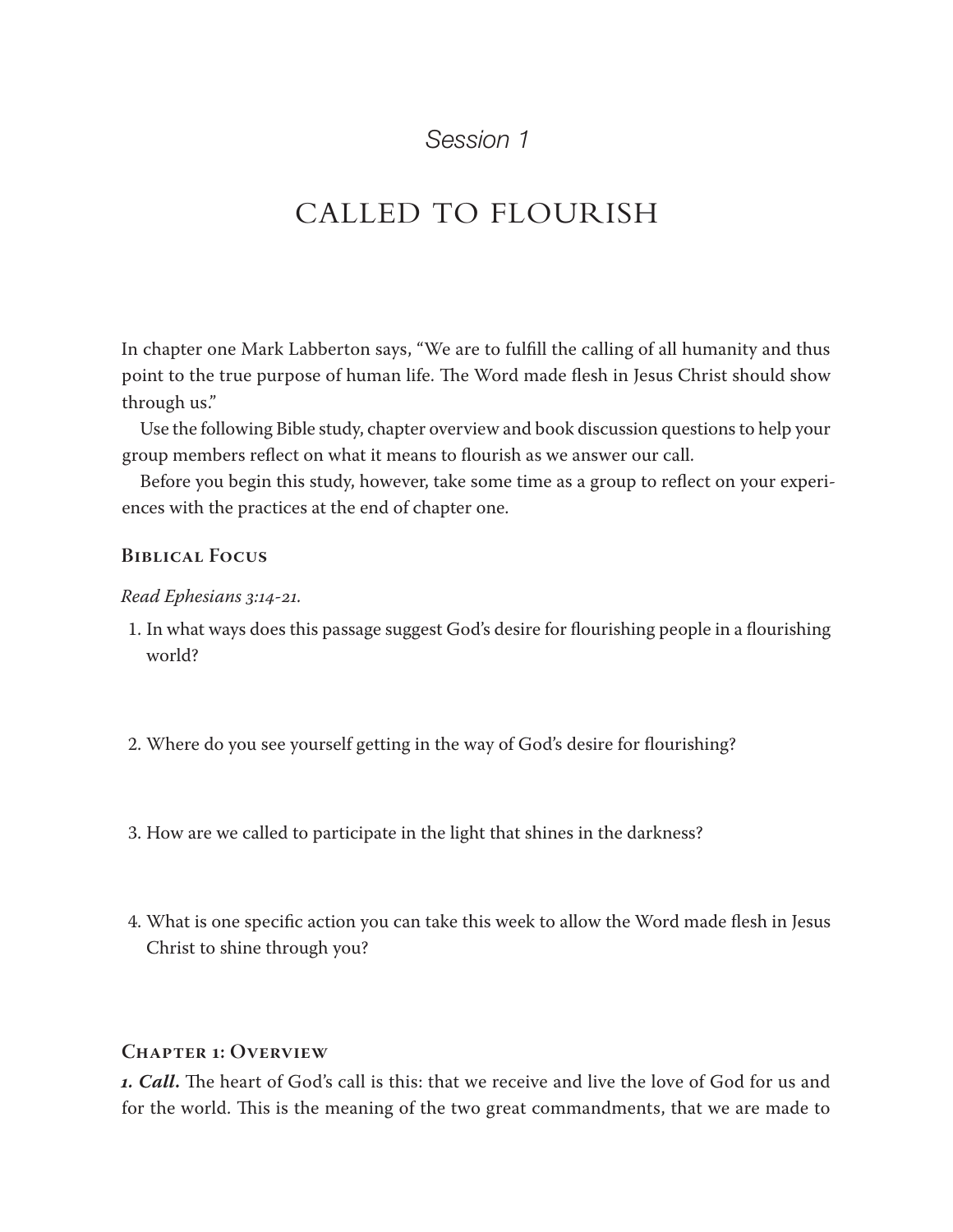love the Lord our God with all we are and our neighbors as ourselves.

Calling isn't just a category for those who pursue some form of recognized ministry; it's about God's desire for all of our lives as ambassadors of God's kingdom. This is our primary call. This primary call for *all* of us leads naturally and secondarily to God's call for *each* of us.

*2. Not primarily a burning bush.* Only once does God's call come from a burning bush. As a result, people ask many questions about how their lives relate to the world. Today, in a staggeringly complex and diverse world, the overarching biblical narrative that includes creation, fall, redemption and fulfillment has frequently been rejected and denied. The issues seem too many and the evidence too little for them. The secular, street-level view seems the most reliable: humanity is here on its own.

Are we alone in the universe? Does the world have no ultimate meaning? Is love merely instinctive, evolutionary social welfare? Is there hope? These questions may sound philosophical, but they're personal and practical. In real words and real deeds, God's people are sent as God's reassuring response to these questions. But that can be evident only if we live honestly and fully before God and our neighbor.

*3. Why call matters.* The real solution [to the world's questions] is what the Bible declares is our calling: to live out genuine love that shows up in the face of real need. We lose our lives, and gain them too, in the *action* of laying them down in worship and love.

*4. Making a difference.* The gospel and the church are not the same. But, for many, they are indistinguishable. When God's people fail to live our call, the church buries the gospel. That's where we are. That's the crisis we must face.

*IRS office story*. There, in the midst of a warren of bureaucratic anonymity and powerlessness, I encountered a person who became my advocate, who heard my appeal and who took the initiative to do on my behalf what I could never have done for myself. This [is] a parable of what the body of Christ can be in the world. We are to be those who, in the vastness of the universe and in a context of human powerlessness, show up as advocates who represent and incarnate the presence of God, who is the hope of the world.

#### Discussion Questions

- 1. Christians "are to fulfill the calling of all humanity and thus point to the true purpose of human life." In your own words, what is the true purpose of human life?
- 2. What is God's primary call for all of us?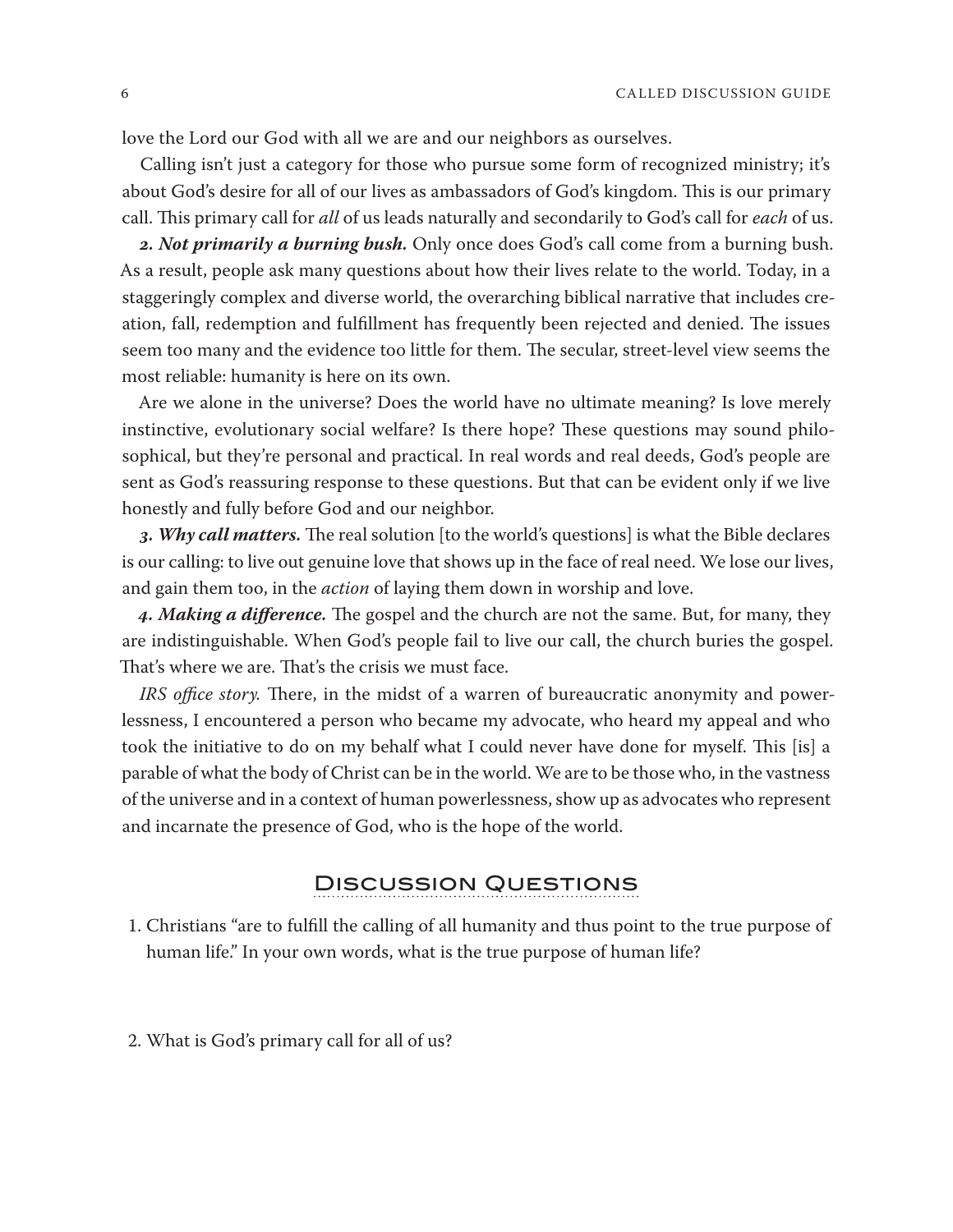- 3. What does the author mean when he says that God's call seldom comes through a burning bush?
- 4. "When God's people fail to live our call, the church buries the gospel." Give an example of how the church might bury the gospel.
- 5. "The gospel and the church are not the same. But, for many, they are indistinguishable." What distinguishes the gospel from the church?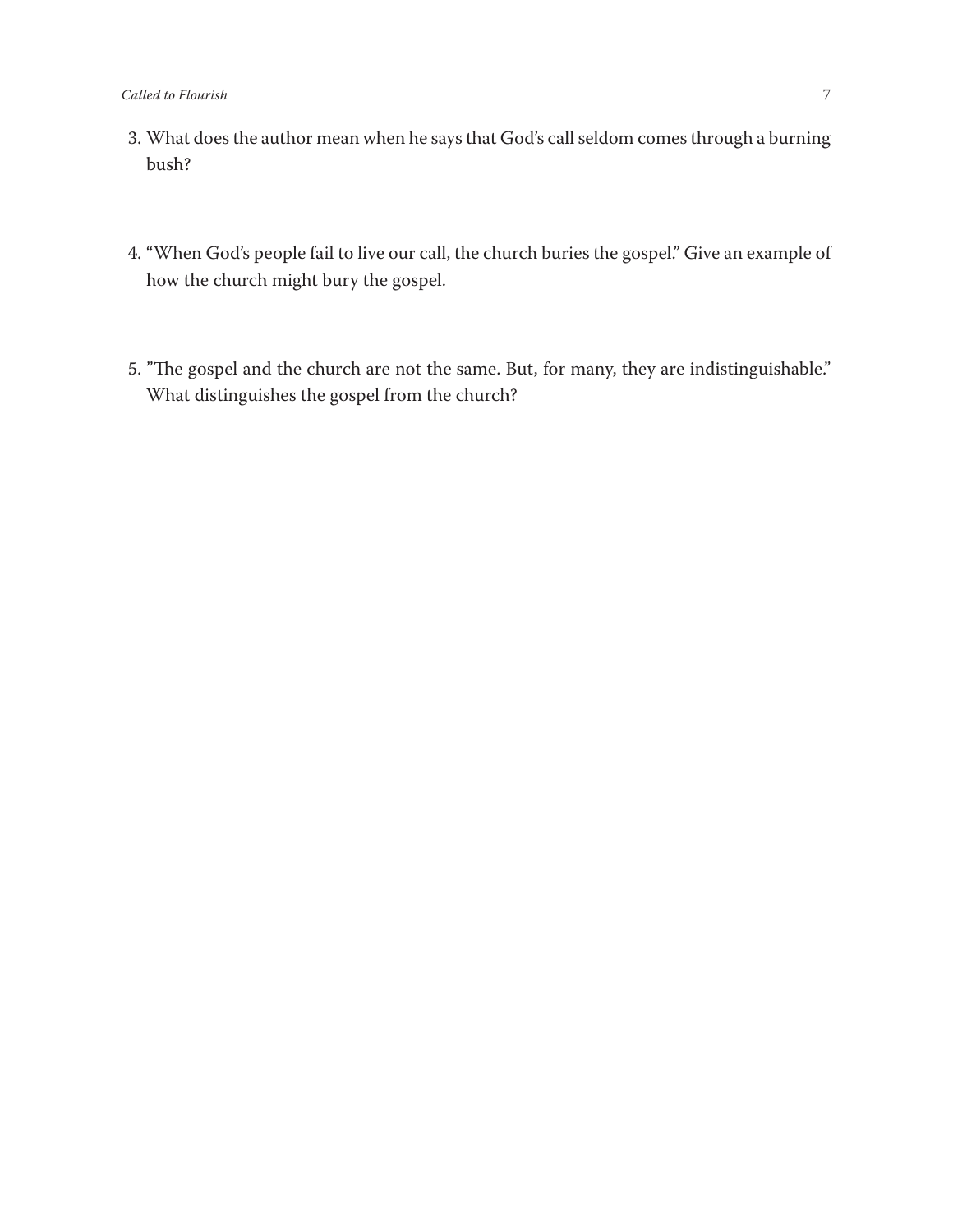## A LOST CHURCH IN A LOST WORLD

In chapter two, Mark Labberton asks, "Here's what I want to know: if I hang out at your church, will I meet people who are actually *like* Jesus?" Use the following Bible study, chapter overview and discussion questions to help your group discover why Mark asks this question.

Before you begin this study, however, take some time as a group to reflect on your experiences with the practices at the end of chapter two.

#### **Biblical Focus**

#### *Read Matthew 5:13-16.*

1. What does it mean to you that we are called to be the salt of the earth and the light of the world?

2. In what ways do you see the church as a whole living up to this call or failing to live up to it?

Where do you see your own role in this?

3. Which examples of the lost church resonate with your own experience?

Which challenge your view of the church?

4. Which examples of the lost world resonate with your own experience?

Which challenge your view of the world?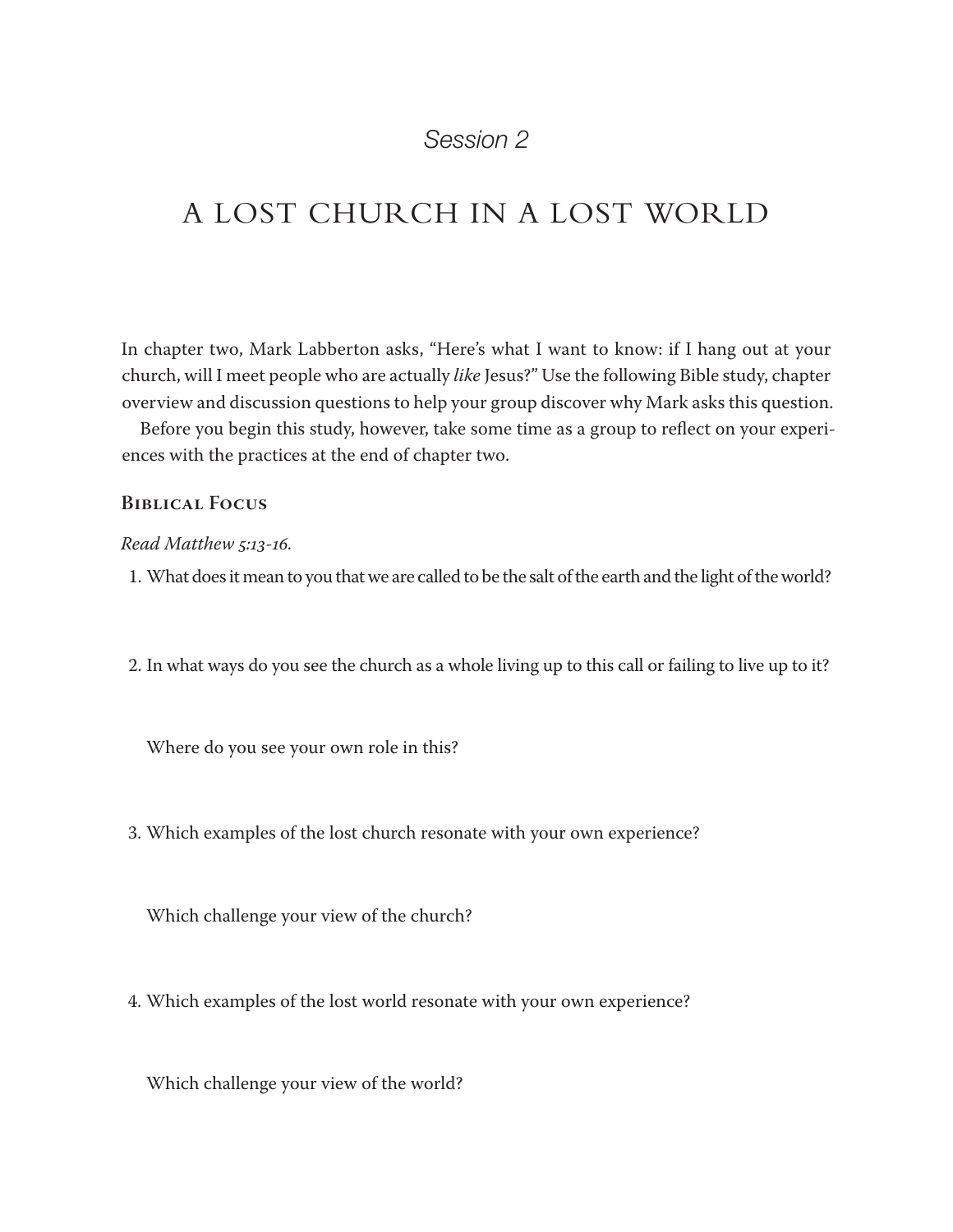#### **Chapter 2: Overview**

*1. Put to the test.* It doesn't take research to know that many people, especially in the millennial generation, feel that the Christian church bears little resemblance to the One it claims to follow. Most of us have heard firsthand from those who think Christians act more like judgmental religious fanatics than like Jesus. This leads to labels for the church:

- *the self-absorbed church*
- *the invisible church*
- *the oppressive church*
- *the siloed church*
- *the bad-news church*
- *The no-news church*

What would it take to become *the good-news church?* For the church today to claim it knows the Way, it needs to demonstrate convincingly that it has good news deserving of that name. In a world of violence, of fear, of poverty, of injustice, it has to show up in relationships and actions of life-giving power. In other words, the church has to show a different view and practice of power than the world around us displays. It has to show it knows the Way in a time of explosive global change and confusion.

*2. The Way.* As I drive by church buildings and read Christian magazines and go to Christian websites, I'm struck by what feels like the presence of an ecclesiastical-industrial complex rather than the aroma of Jesus Christ. God intends for the church to be a community of love and hope in a lost world. But when our life is nothing more than the lost among the lost, what happens to the light and the salt?

*3. The lost world.* Despite Jesus' warning, God's people are in and of the world. The following are labels for the lost world we live in:

- *the free-floating life*
- *the vertigo life*
- *the pinged life*
- *the lonely life*
- *the imposter's life*
- *the ironic life*
- *the consumer life*
- *the fearful life*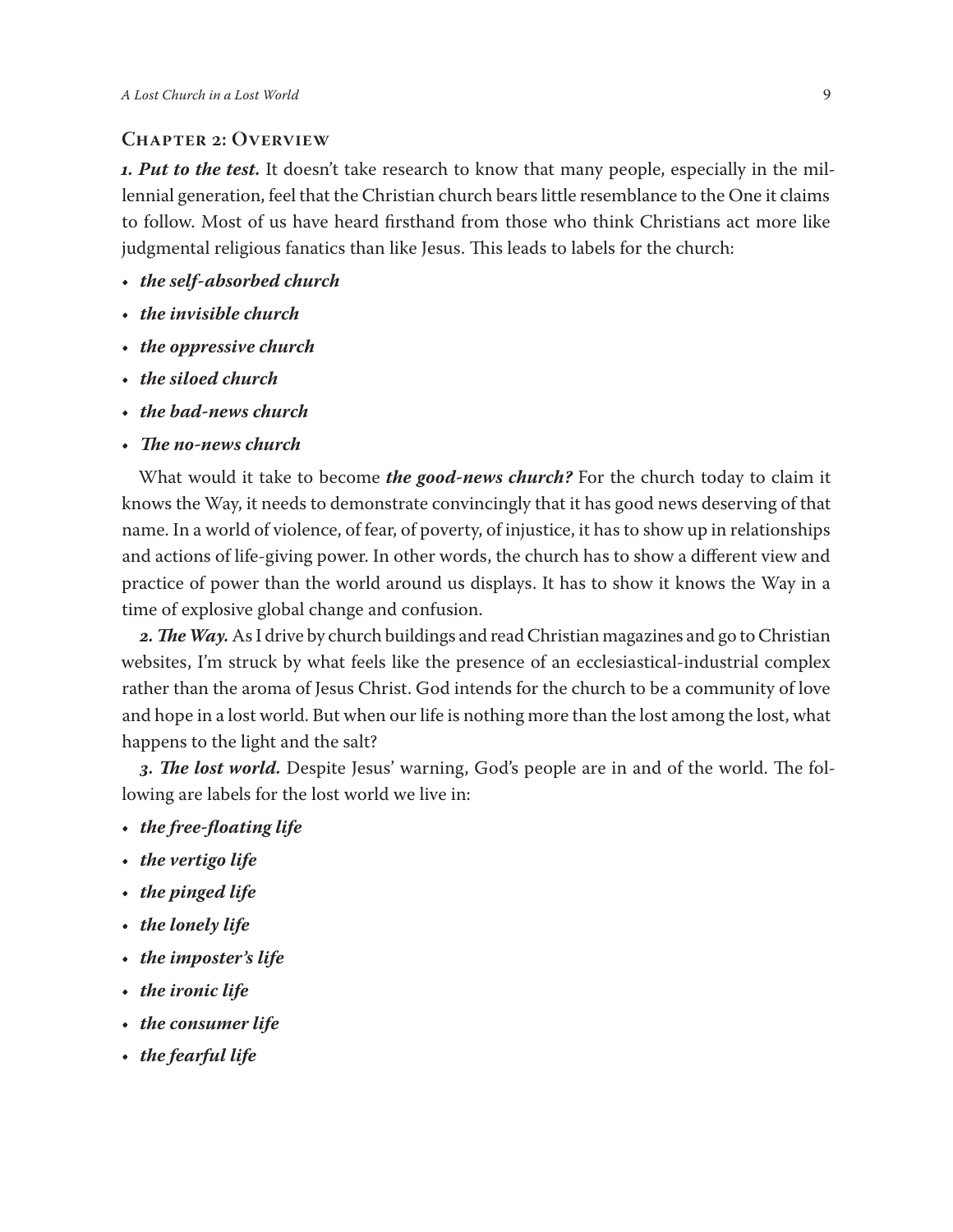*4. Double lostness.* The lostness of the world—"having no hope and without God in the world"—is a biblical assumption (Ephesians 2:12). We don't assume that the people of God the light and salt of the world—would seem as lost as others. Yet this is the crisis before us.

*5. A simple and essential goal.*The people of God must face this crisis: the church is losing its mission in the world. The root of the problem lies not outside the church but inside: we're failing to live our calling in specific ways that we need to acknowledge and understand.

### Discussion Questions

- 1. "It is painful to contemplate that the people of God seem far from flourishing." What evidence does the author give to support this statement?
- 2. The author distinguishes between the church as an "ecclesiastical-industrial complex" and the church that gives off "the aroma of Jesus Christ." Define these terms in your own words. ecclesiastical-industrial complex:

the aroma of Jesus Christ:

- 3. In John 17 Jesus prayed that though his disciples are *in* the world, they would not be *of* the world. Do you agree with the statement that "God's people are *in* and *of* the world"? Why or why not?
- 4. The author says that the church is losing its mission in the world. Give a couple of examples that would support this charge.
- 5. What is one specific step you can take toward helping your church to become (or remain) a good-news church?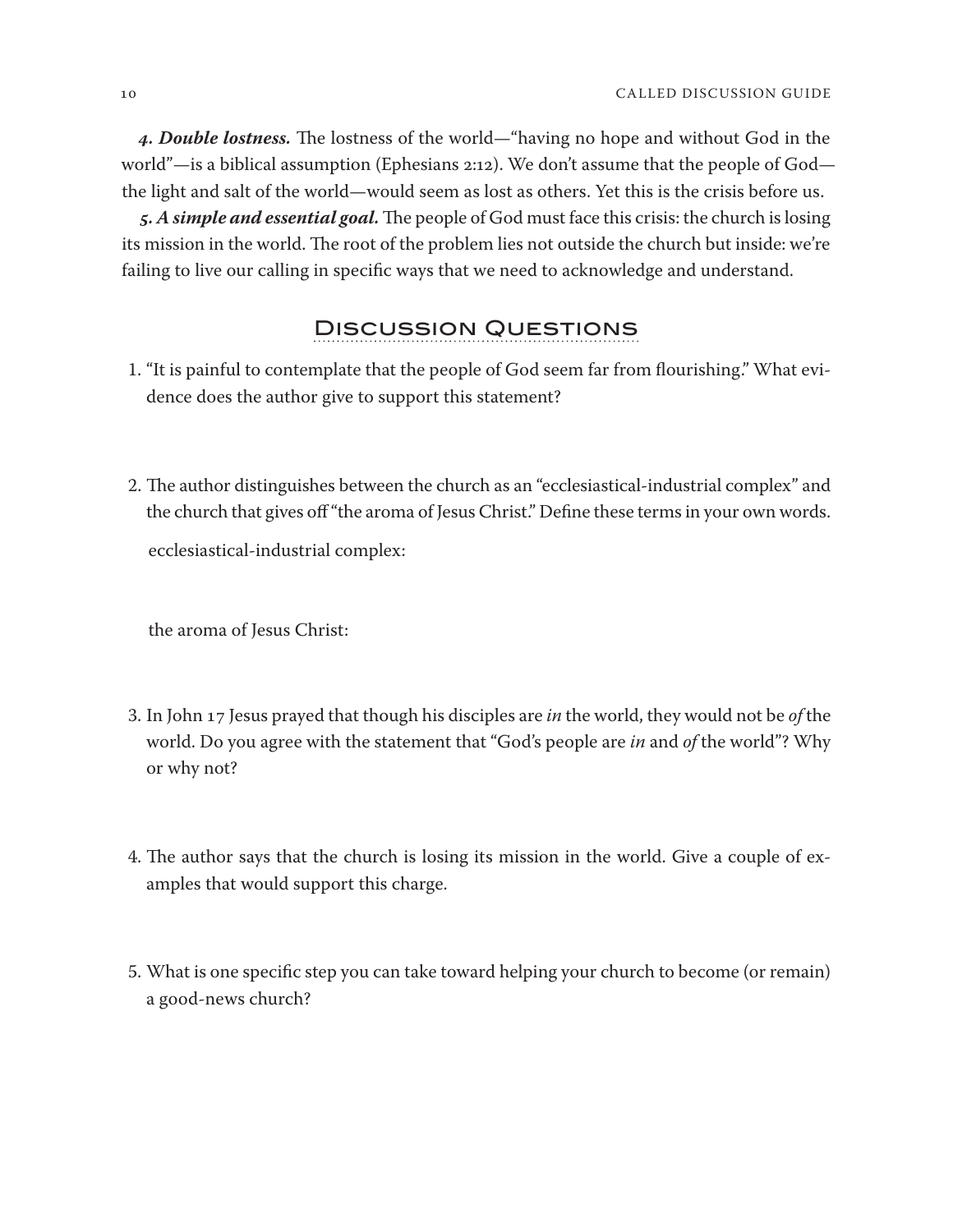## THE PRIMARY CALL

In chapter three Mark Labberton observes, "As Pope Francis vividly and simply portrays, the most urgent call upon the church is simply to live as followers of Jesus. Christendom no longer masks the church's failure to live this primary call." He calls this a "vocational crisis" and asks, "Will the church embody and articulate its only legitimate identity? Will God's people live as followers of Jesus?" Use the following Bible study, chapter overview and discussion questions to help your group answer these questions.

Before you begin this study, however, take some time as a group to reflect on your experiences with the practices at the end of chapter three.

#### **Biblical Focus**

*Read 1 Peter 2:1-17.*

1. How do you respond to the idea that we are "God's own people" or "God's special possession"?

What aspects of this calling feel like a gift?

What aspects feel like a challenge?

- 2. In what ways does your life "proclaim the mighty acts of [Christ] who called you out of darkness into his marvelous light" (1 Peter 2:9)?
- 3. What are some practical steps you could take to engage this call more fully?

4. How would you like to see your church respond?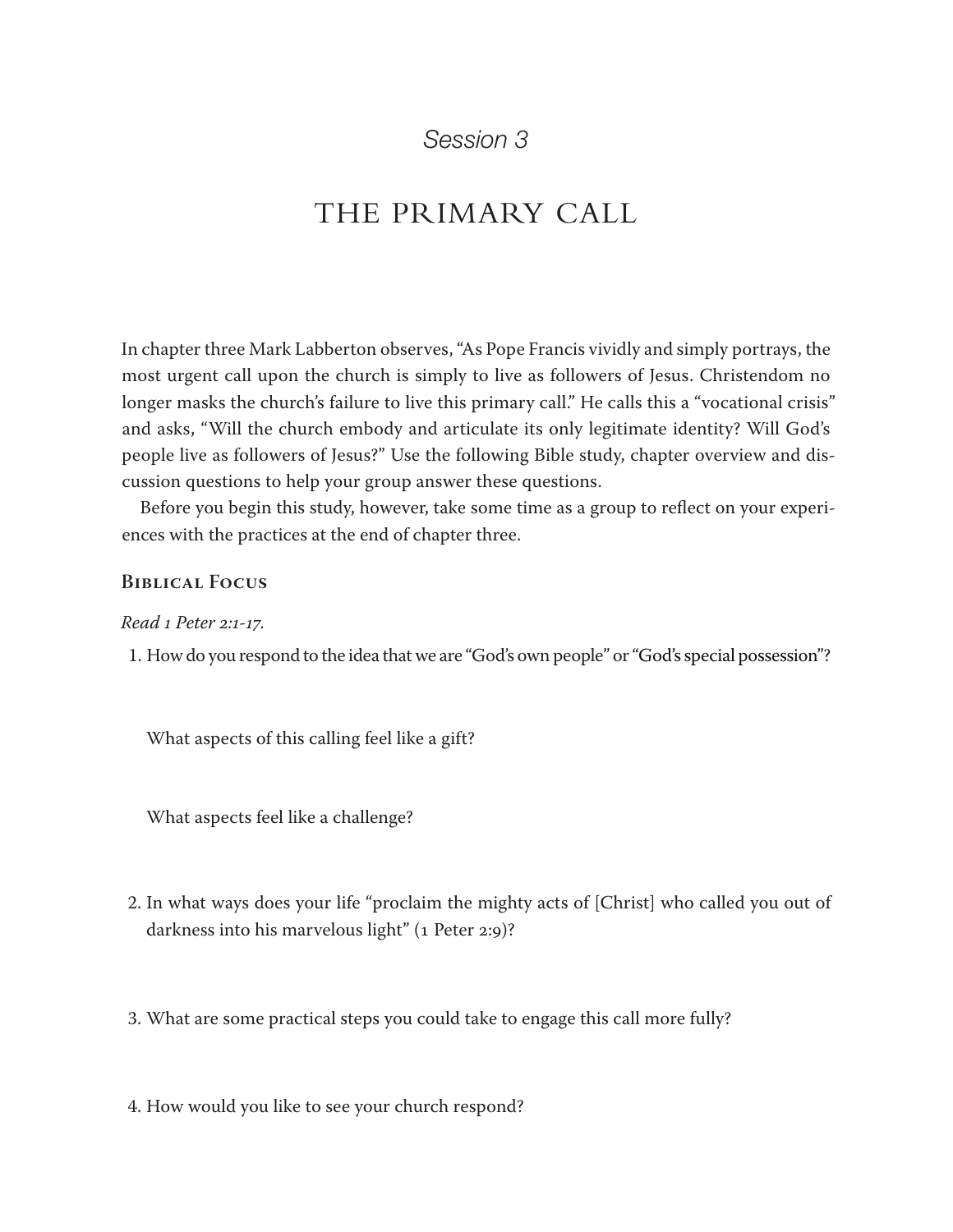#### **Chapter 3: Overview**

*1. Our vocation is here and today.* The vocation of every Christian is to live as a follower of Jesus today. In every aspect of life, in small and large acts, with family, neighbors and enemies, we are to seek to live out the grace and truth of Jesus. This is our vocation, our calling. Today.

In the life of the church, this kind of Jesus-following life and love is often forgotten or demoted. This essential vocation seems to get lost. Instead, the roles associated with power, the attention to structures, the organization of programs, the advocacy efforts and other tasks define the church.

*2. Kingdom vision.* The full vocation of the church is to follow Jesus in the declaration and enactment of the kingdom. This involves all we are and all we have. It's a call into nothing less than God's work of re-creation, in which all things will be made new.

As far-reaching as this vocation is, it is played out in the small and the ordinary as well as in the large and the exceptional. Our gifts and context help shape our contributions, but even before we know what those are, even before God gives clarity to our focus or concentration in kingdom life, even before we have a namable "job" or "mission," we are called to imitate Jesus Christ.

### Discussion Questions

- 1. If someone asked you to summarize this chapter in one sentence, what would your summary be?
- 2. What is the same basic vocation all Christians have?
- 3. Explain what Mark Labberton means when he says, "vocation assumes continuity and context."
- 4. What do you think defines the church in the minds of people who are not followers of Jesus?
- 5. What is one small act you could do this week that would declare and enact the kingdom of God?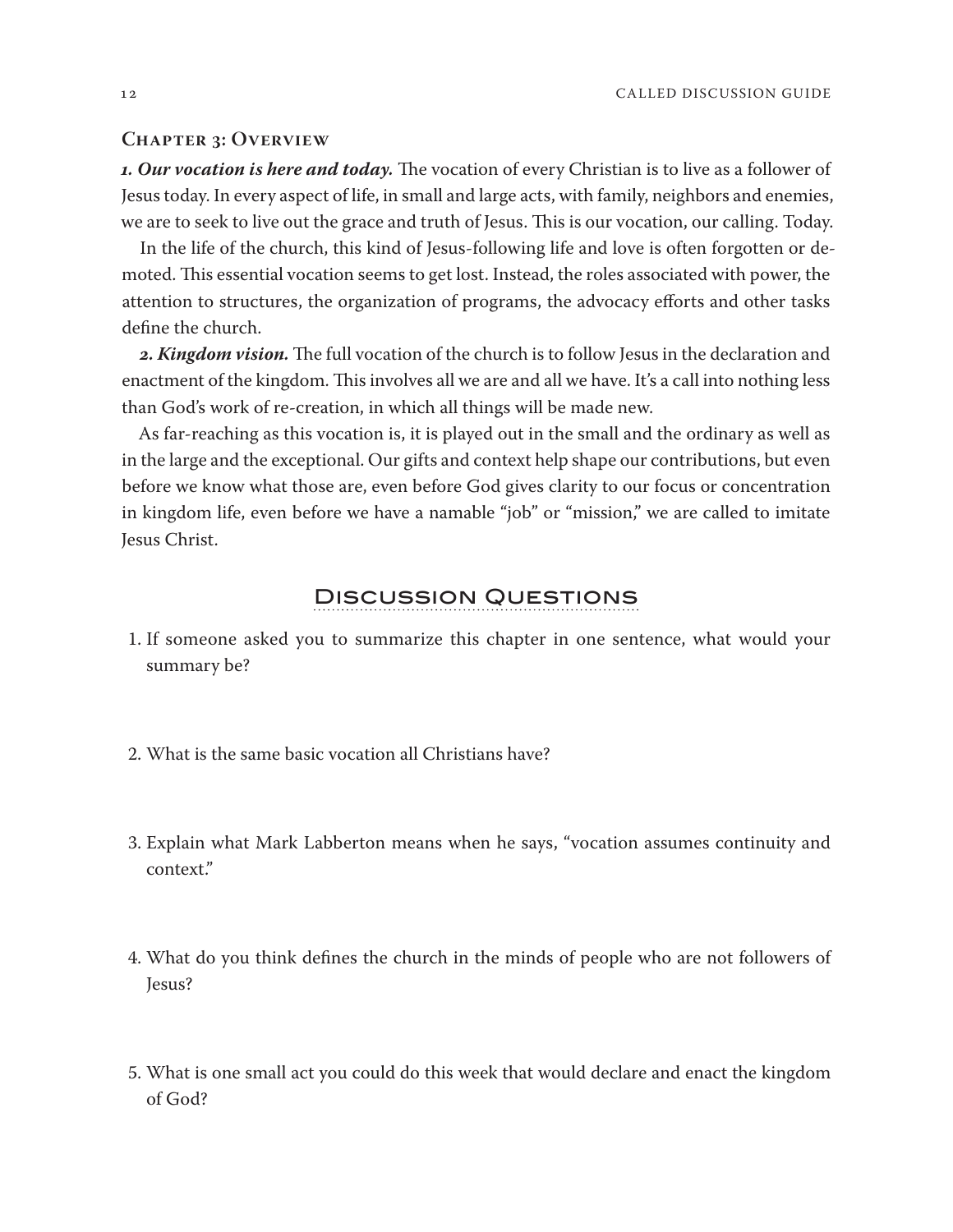## WHERE, HOW, TO WHOM AND TO WHAT ARE WE CALLED?

In this session, which comprises chapters four through six, Mark Labberton observes, "The Christian life is to be an incarnational life. The essence of the Christian gospel is the demonstration, the enactment of God's redeeming love. The evidence of the good news landing in peoples' lives is a community that lives and shares its reality in practice.... [Y] et the church in the United States is rife with evidence that the church seeks and avoids community, just like the culture around it." Use the following Bible studies, overview of the chapters and discussion questions to discover where, how, to whom and to what we are called.

Before you begin this study, however, take some time as a group to reflect on your experiences with the practices at the end of chapters four through six.

#### **Biblical Focus**

#### *Read Jeremiah 29:4-7.*

- 1. How do you respond to the idea that we are living in exile today?
- 2. What are some of the ways in which we can "build houses ... plant gardens ... have sons and daughters" as we seek the shalom of today's culture?

#### *Read Galatians 5:22-26.*

- 1. In what ways does the fruit of the Spirit reflect our "first things" calling to love God and neighbor?
- 2. Does fully living into our call require cultivating all nine of these characteristics in our individual lives? Why or why not?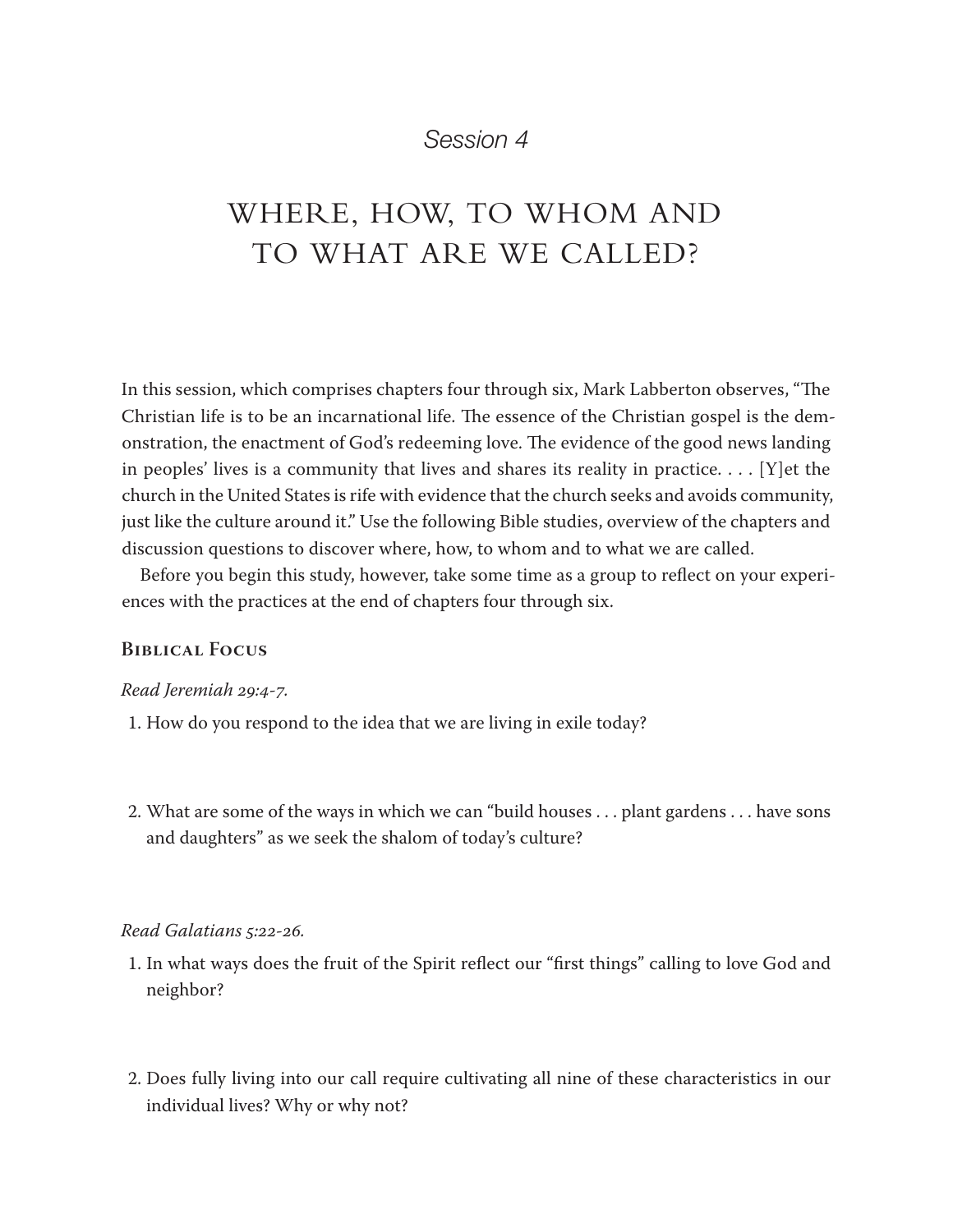3. Which fruit is most evident in your life?

Which less so?

#### **Chapters 4-6: Overview**

#### **Where Are We Called?**

*1. Waking to where we live. The American Dream.* The premise of God's Promised Land to Israel was not that it was a place to pluck God's benefits. It was rather where God's people were to thrive in the grace of living out the call to be God's people. For Israel, blessings were not the goal; they were the encouragement along the path of living God's way.

Meanwhile, exile—life as strangers in a strange land—is our context. We are a declining cultural force against countervailing pressures of spiritual decline. The church of Christendom is fading and flailing. We're complicit in our society's problems, while at the same time we're called to live redemptively as Jesus' followers. To do so wisely and faithfully, we must face where we live.

*2. The gift of exile.* The gift of exilic living, for Israel and now for the North American church, is that it exposes believers to the shoals of authentic faith. The images of being light in a dark world or salt in a decaying one assume the depth of the need to be great and the difference between God's people and the surrounding world to be dramatically evident.

*3. Living beyond ourselves.* Cultivating a spirituality for exile means learning to live insideout. Living as faithful strangers in a strange land means providing an essential good for the benefit of the surrounding people or context. This was the point of exile for Israel: it was to seek the shalom of the city in which it was oppressed, for in its shalom the people would find their shalom (Jeremiah 29:7).

*4. Not about winning.* The internal irony of God's countercompetitive approach grates against the presuppositions of our winning-obsessed culture. This means shifting both the expectations of outcome and the nature of power. Power, while seldom morally neutral, can be a necessary good. Using power toward individual and social good is not only a legitimate way to live but also can and should be part of a specifically Christian way of living.

*5. Not about having it all.* Promised Land spirituality expects it all and expects it now. Exilic spirituality has to make peace with the partial rather than the whole.

*6. New cues for community.* Promised Land churches offer you everything. An exilic community offers much less and invites you to bring all you can to the community itself.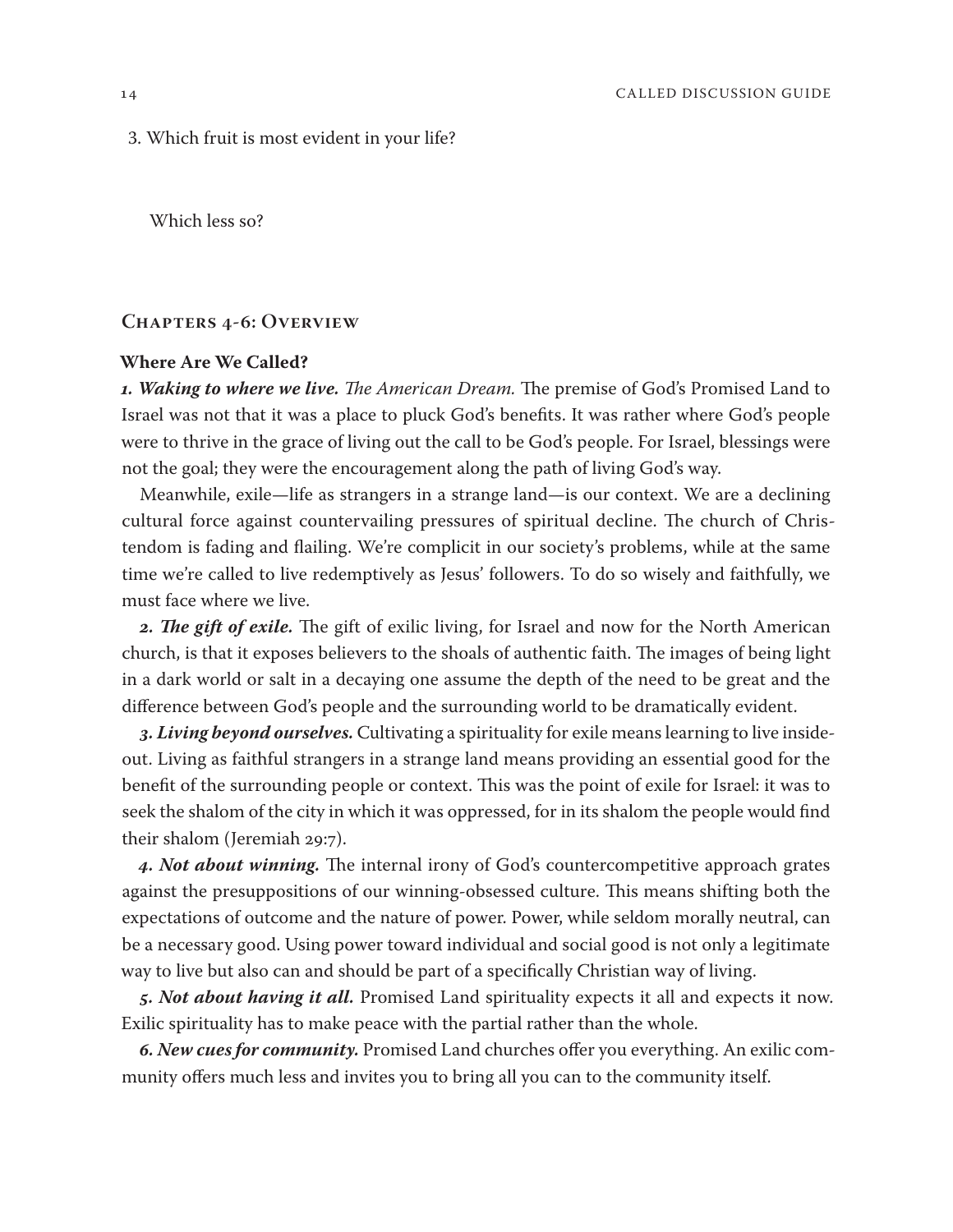#### **How Are We Called?**

*1. God's call—do we believe it or live it?* Jesus does not say, "Believe me" but rather, "Follow me." If we are going to pursue God's call, it's an act of trusting and following—of behaving and living in ways that reflect our life and purposes.

*2. How do we show God's call?* Jesus prays for his disciples in John 17: that just as the Father and the Son are one, so we might be one with the Father and the Son by the Spirit. This, we understand, is a spiritual communion of the heart. Prayer, then, is the engine. Being in a living conversation with God, being a person who lives a life of prayer, is a vital part of our spiritual maturity and a key to discerning God's guidance.

However, some assumptions about spiritual practice make the material world the enemy of the spiritual. Gnosticism, a shadow influence on Christian spirituality, prioritizes the spiritual over and against the material.

Jesus' followers are not spiritual escapists. We are instead to be the tangible, material demonstration of the presence, love and justice of God in the physical world that God is renewing. When seeking to heed God's call, we can't separate the inner from the outer life.

#### **To Whom and to What Are We Called?**

*1. With whom are we called?* [Jesus] lives and loves so that his people "may be one, as we [he and the Father] are one" (John 17:11). For in his death on the cross, he "has broken down the dividing wall, that is, the hostility between us" and created one new humanity (Ephesians 2:14). This is the new sociology of the people of God. And yet the story doesn't play out the way Jesus intended.

Jesus decides who our fellow disciples will be, and from all evidence of the New Testament, it will be an unlikely set of relationships. The net implication, however, is that we are prone to stay in our silos rather than to experience the risk and joy of a life intertwined with someone who is truly not like us in ethnicity, background, personality or in other ways.

*2. To what are we called?* We need to be sure about what we're seeking and to what end we're seeking it. That is why it's helpful to distinguish "first things" from "next things."

*First things.* First things are matters of character and of faith, of obedience and of influence, of priorities. With utter confidence, we can daily pursue these first things as our primary vocation.

*Next things.* Next things move us in particular contexts of work or ministry. This is where the convergence of gifts, talents, education, opportunity, passion and more draw us toward jobs or service that can seem deeply rewarding.

What matters, at the moment, is to be truly and fully clear that the call of the first things is primary. Yet the temptation is to make the next things first things. We are meant to pursue and develop *first things* as we go about *next things;* we do this simultaneously, remembering that first and next things are not the same.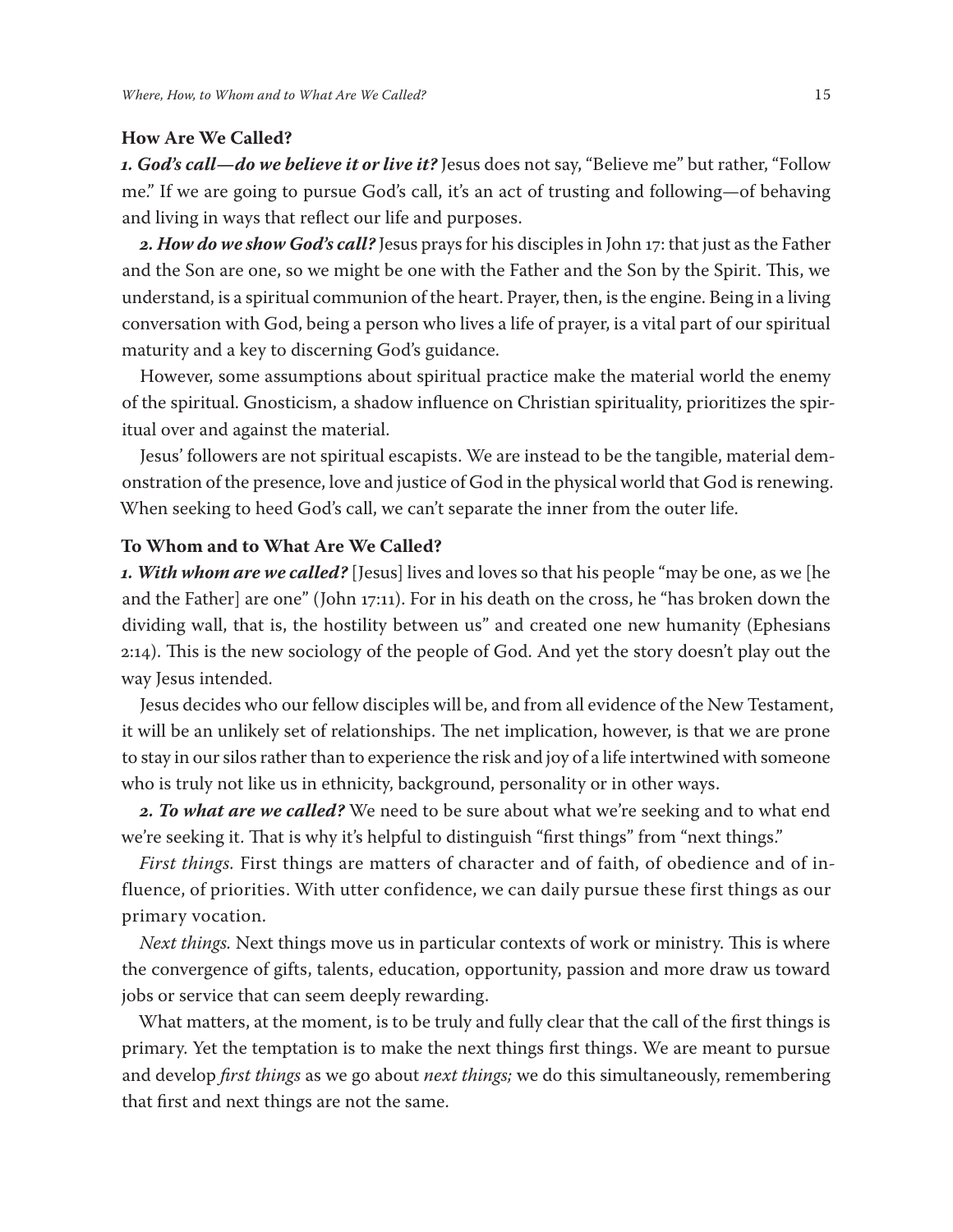*3. Called to lead.* Jesus-following leaders are needed everywhere. In the church that finds itself in exilic times, it would be easy to think exile means impotence and the loss of a capacity to bring change or influence. Nothing could be further from the truth! In fact, the Bible shows exilic leaders doing just what exile itself distinctly creates the opportunity to do. The supreme example of this is, of course, Jesus. He was clearly an exilic leader. As one without stature or role, whose life was lived with those at the margins, Jesus led. His hope-filled vision of the kingdom invited his disciples to join in the commitment and energy of faith needed to seek God's provision of a new creation.

*4. Wise leaders.* Biblical wisdom is the truth and character of God lived in context. When this unfolds in the context of the beloved community, with the chance to exercise the commitments and gifts God has given us with faith and hope and love, God's people act as salt and light.

### Discussion Questions

- 1. Mark Labberton says the American Dream shapes our church identity, practice and vocation. Do you agree or disagree? Why?
- 2. Mark contrasts the Promised Land and Babylon (exile). How are we called to live in each?

The Promised Land:

Exile:

- 3. What does it mean to live an "incarnational life"?
- 4. Mark recounts the experiences of Jane, John and Ken as they knit their inner and outer lives together. Whether you are a stay-at-home mom, an accountant, a cashier or an artist, what steps can you take (or have you taken) to do the same in your life?
- 5. What steps could you take to get out of your silo and build "a life intertwined with someone who is truly not like [you] in ethnicity, background, personality or in other ways"?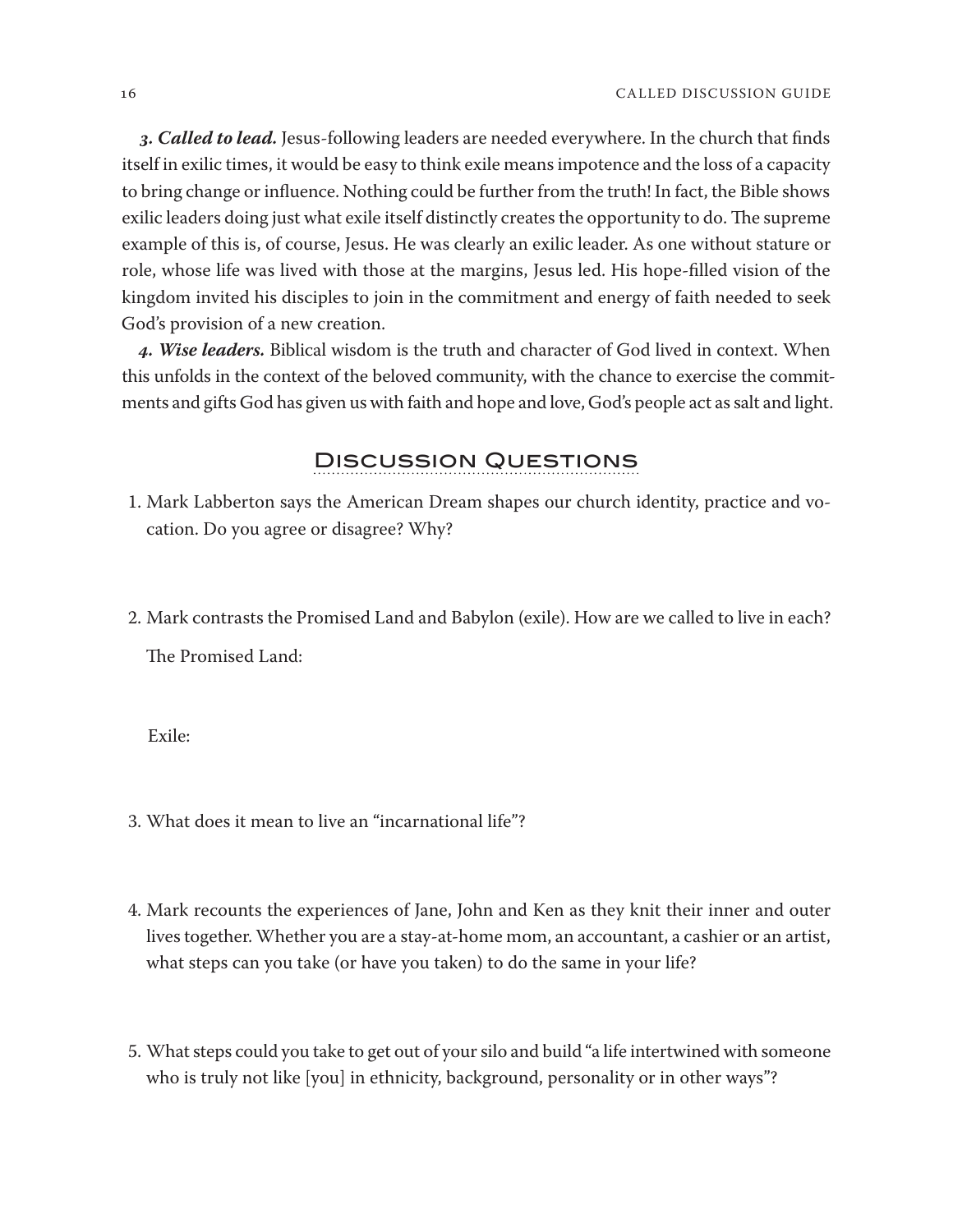6. What is Mark's definition of biblical wisdom?

Who in your experience exemplifies biblical wisdom? In what ways does this person do this?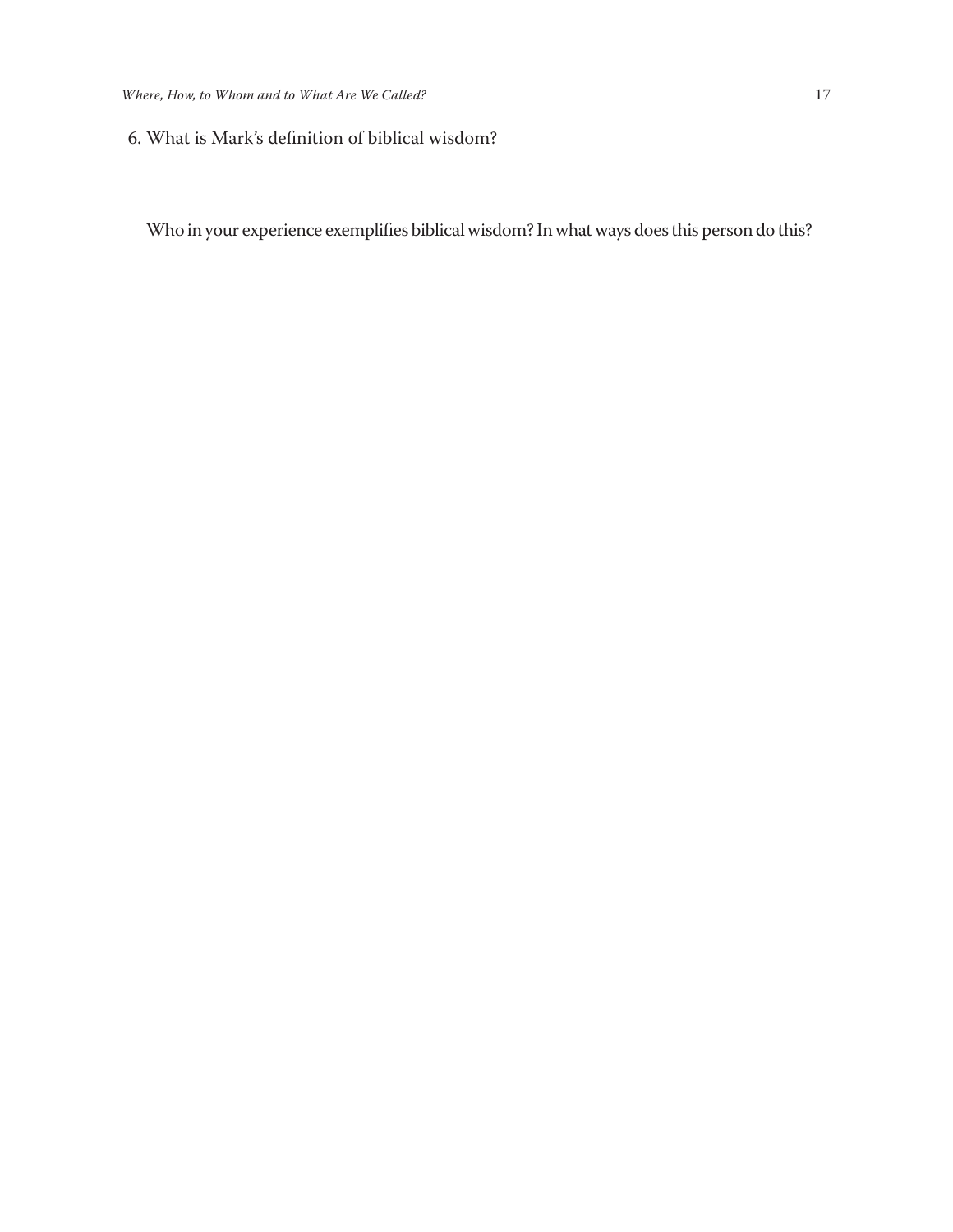## THE WAY OF THE BELOVED, OF WISDOM AND OF SUFFERING

In this session, which comprises chapters seven through nine, Mark Labberton discusses three ways Christians are called and how these "make a kingdom difference in peoples' lives." Use the following Bible studies, overview of the chapters and discussion questions to probe the way of belovedness, of wisdom and of suffering.

Before you begin this study, however, take some time as a group to reflect on your experiences with the practices at the end of chapters seven through nine.

#### **Biblical Focus**

*Read John 17.*

1. How is our belovedness revealed in Jesus' prayer?

- 2. What do we learn from this text about the things Jesus considers primary?
- 3. How does Jesus' prayer strengthen "people to acts of courage in places of need"?
- 4. When we face opposition or suffer because of our Christian call, what encouragement do we find in this prayer?
- 5. How does this prayer help us to "remember where we are"?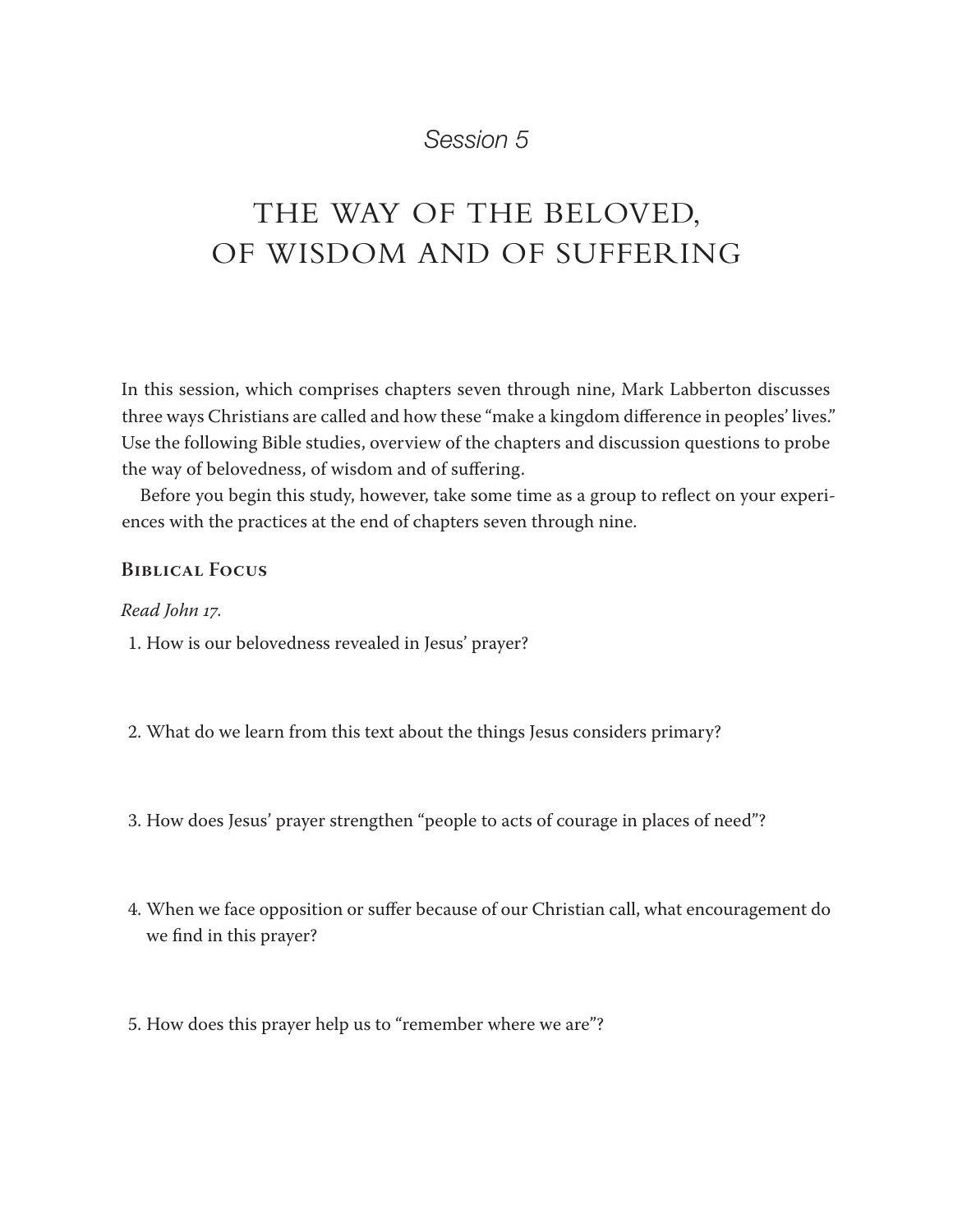#### **Chapters 7-9: Overview**

#### **The Way of the Beloved**

*1. The first of first things.* We start recovering our call when we learn which first things are first. The love of God in Jesus Christ is the supreme first thing; no one and nothing rivals or surpasses this. We matter, and our calling matters, not because we're the supreme test of anything but because we exist for the joy and satisfaction of our Maker, whose love alone enables us to flourish. The love of God is the start and the finish of our vocation.

*2. Beloved together.* We are to live as the beloved together—with other human beings but with those in Christ's family especially. *My* vocation can be discovered only in the context of *our* vocation. We discover and live our belovedness in Christ with and for one another. This is what church means.

We rehearse [our belovedness] when we share in the sacraments of baptism and the Lord's Supper. Baptism declares that our belovedness is a settled identity. The communion table enables us to go on doing this "in remembrance of him" because we go on needing to receive and to share this love repeatedly.

*3. The freedom to make first things primary.* A big gap yawns between our values and our actions. We get distracted by the thing that's fifteenth or thirty-second on our list and fail to do what we claim is first. If we allow what is first to become primary in our lives, the rest begins to take shape. We start living the vocation for which we are made.

*4. Make what's primary pervasive.* Living as the beloved and following Jesus together is meant to pervade all that we are and do. It unfolds in neighborhoods, in schools and in art galleries. It happens over the back fence, online and in carpools. It's living Jesus' life in the midst of the ordinary. To embrace our vocation as Jesus' followers is to pervade our thoughts *and* our actions—not just one or the other. It likewise is to pervade our public as well as our private lives.

*5. Colliding expectations.* Following Jesus is no easy path for anyone at any time. It is, however, made even harder when we try to do so as though we live in one place when in fact we live in another. This is the temptation of the Promised Land delusion. If we understand that exile is now home, we embrace and live into our vocation in a far more realistic and constructive way.

The expectation that the church's voice will be resonant with the voice of the dominant culture must be surrendered. This will increasingly be the case in much of North America.

#### **The Way of Wisdom**

*1. Rehabilitating wisdom.* Wisdom is God's truth and character lived in context—Jesus.

Our world needs wise disciples who form wise communities, who live wisely in the world, not with a fix-it mentality, but with the humble and courageous vocation to listen, to see, to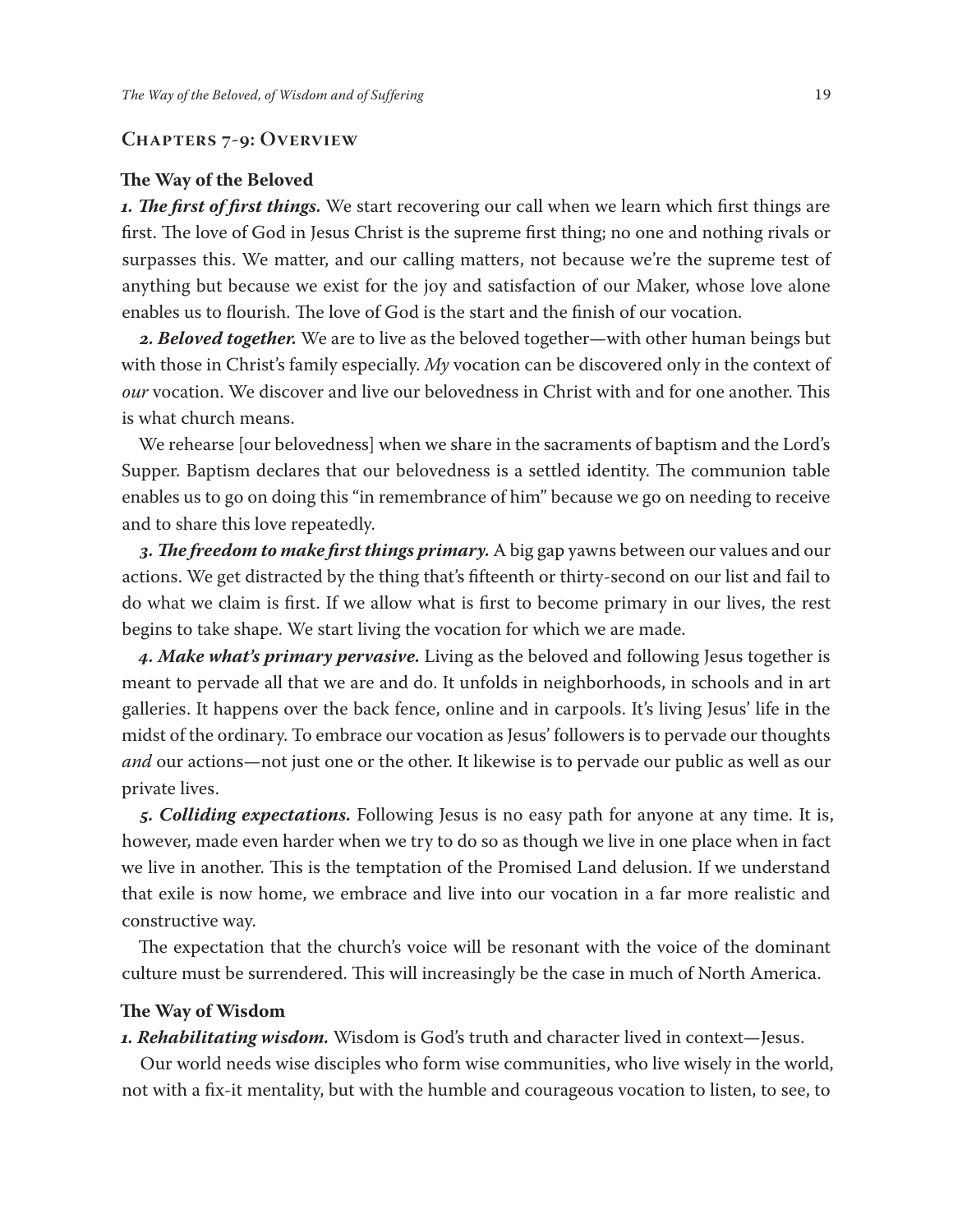engage, to act and to love. The "insights" in any claim to wisdom are only as valuable as their correspondence to reality. In biblical terms, wisdom leads people to acts of courage in places of need.

*2. A global cry.* We are in a crossroads period, a time of almost unparalleled personal and global turbulence. In this time of turmoil, people want action that makes things better. In biblical terms, this is a cry for wisdom. Biblical wisdom is character in action in the face of life's real needs.

God's wisdom breaks passivity and leads to action.

*3. Wisdom calls.* Wisdom calls out our identity and cheers our living response. Wisdom underscores that we are called to follow Jesus, who is wisdom incarnate, and to demonstrate wisdom by letting it become flesh in us. Following Jesus means stepping into the incarnational life in time and space. The lost way of wisdom is foundational to the way of Jesus. In it you will find your life, and you will flourish.

#### **The Way of Suffering**

*1. Remembering where we are.* Suffering is "normative for billions today." If our vocation hearing and living in response to the love of God for the sake of the world—is our calling, we need to grasp that it includes following Jesus into the lives and places of such suffering. To do this will mean in some way "the sharing of his sufferings" (Philippians 3:10).

Suffering is not the goal of following Jesus. It will, however, be a consequence, because it's a call to love the real and suffering world. The "cross" we take up isn't an accident of circumstances but a willful choice to imitate the love of Jesus, who took up his cross out of love and calls us to do likewise. In the name of Jesus Christ, we have the privilege of choosing to move toward those who suffer.

*2. Suffering because of the call.* Sometimes people suffer not because the world is suffering but because doing some things is so hard it causes suffering. For example, the creative act is frequently complex, subtle, indirect, uncertain, slow, necessary, compelling. Others who suffer in their vocations do so because they're pursuing change that is painfully slow or has a severe cost, emotionally or otherwise. The same may be said in different terms of people who give themselves to an effort that requires saying no to many other parts of life for the sake of their commitment.

### Discussion Questions

1. Why is it important to celebrate baptism and the Lord's Supper with "unlike folks"?

2. If the recovery of Christendom isn't the church's goal, what is?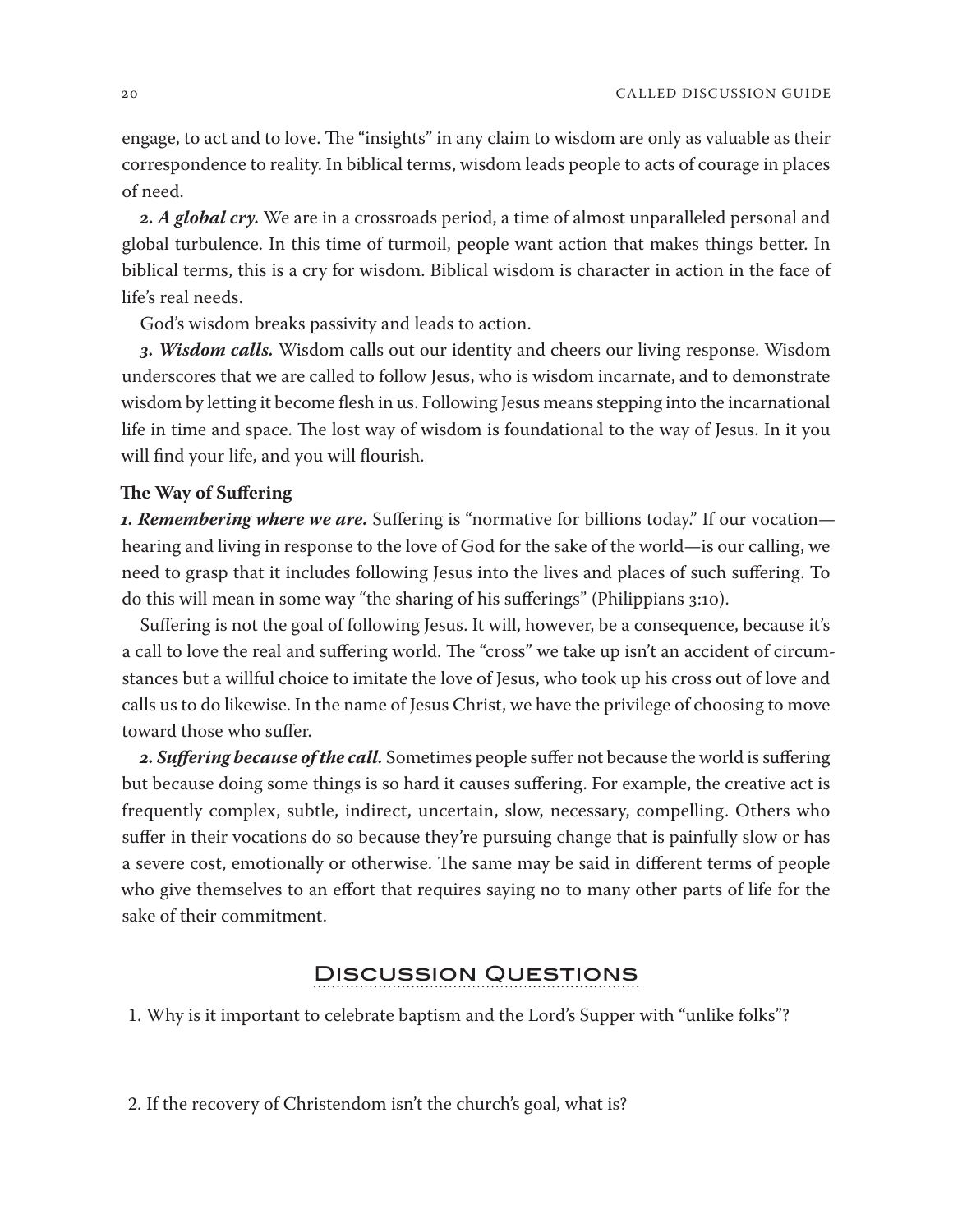- 3. Most people think of wisdom in terms of great insight. Mark Labberton, however, sees wisdom differently—biblically. Explain Mark's view.
- 4. How is wisdom the answer to our present time of personal and global turbulence?
- 5. If someone asked you, "If we're made to flourish, why do we suffer?" how would you answer?
- 6. How could your church help its members make what's primary pervasive—that their vocation as Jesus' followers would pervade their thoughts *and* actions?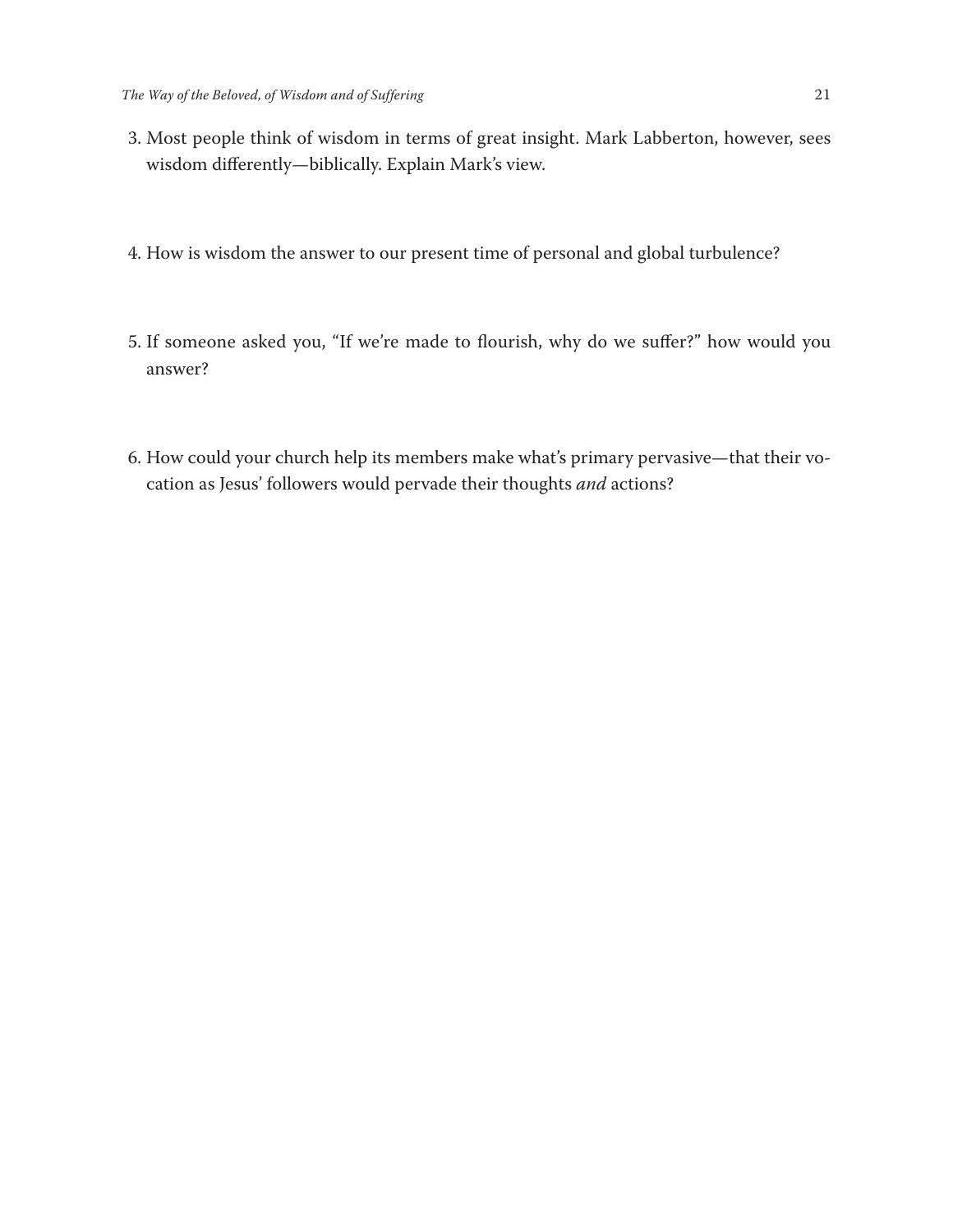## SO, WHAT DOES GOD CALL *ME* TO DO?

In this session, Mark Labberton says, "As members of the whole community of God, our primary call is to respond through discipleship to Jesus, by the power of the Holy Spirit." Use the following Bible study, chapter overview and discussion questions to probe how our primary call is shaped by Christian discipleship.

Before you begin this study, however, take some time as a group to reflect on your experiences with the practices at the end of chapter ten.

#### **Biblical Focus**

#### *Read Colossians 3:12-17.*

1. What would it look like to "clothe" yourself with compassion?

- 2. What would it look like to "let the word of Christ dwell in you richly"?
- 3. How can carrying this love and wisdom help guide your sense of calling?
- 4. How might you seek to "do everything in the name of the Lord Jesus," even in those aspects of daily life that do not feel like a primary calling?

#### **Chapter 10: Overview**

*1. Call and formation.* Our lives have many parts, all of which find their deepest resolution and satisfaction in offerings of love to God. God takes who we are and makes us into who God wants us to be. Central to God's call is the ongoing work of our own spiritual formation that we may become "mature in Christ" (Colossians 1:28).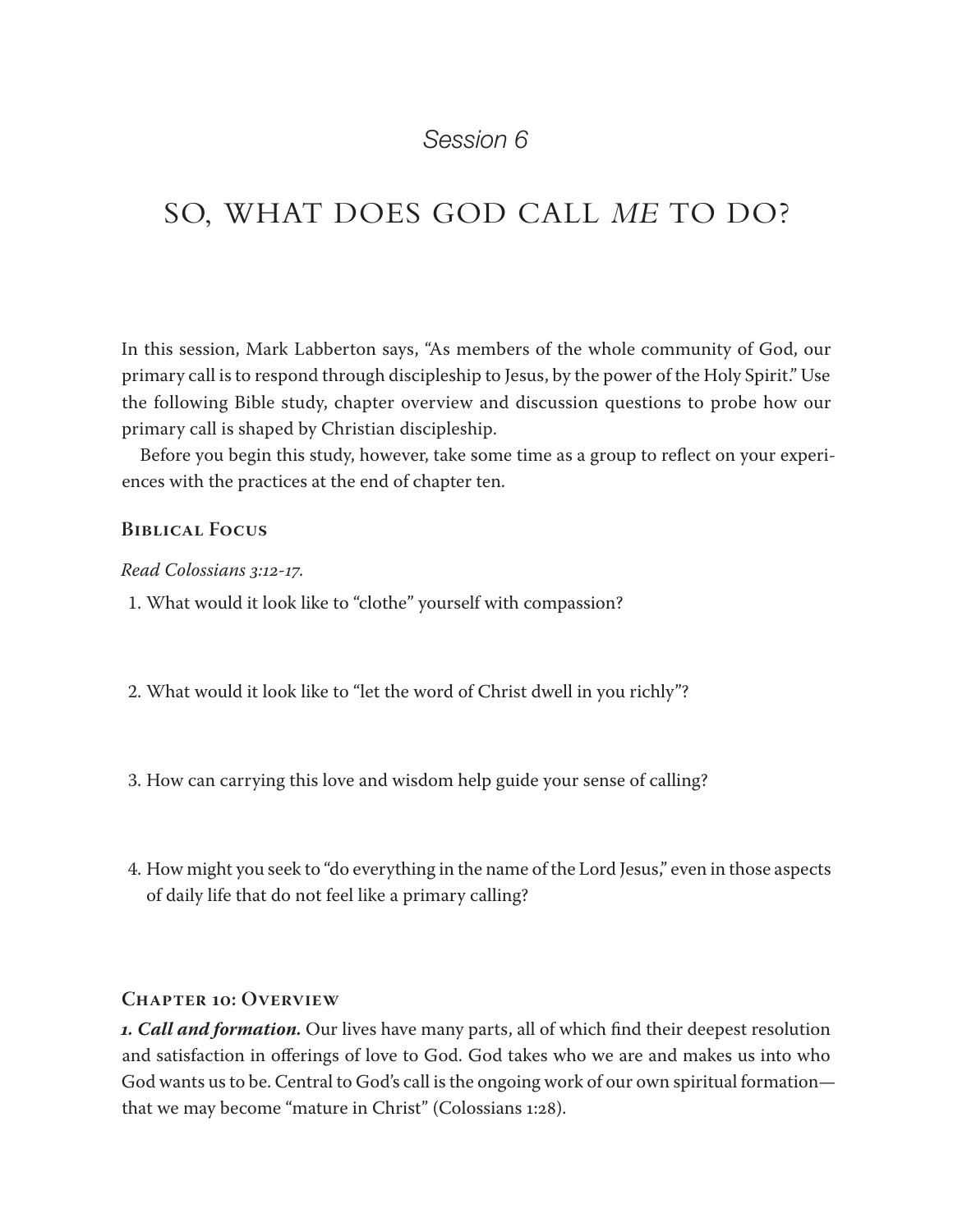*2. Call and the guidance of the Spirit.* We are guided by the truth and by the Spirit. But we must be humble and cautious in claiming to be led by the Holy Spirit. The process of understanding the Spirit's guidance is best done in community.

*3. Call and the fruit of the Spirit.* The evidence that we're hearing and living the call of God is the fruit of the Holy Spirit in our lives. Fruit growing is no simple business organically, nor is it spiritually. Growing fruit that looks like Jesus is a process that takes time, seems slow and can be uncertain.

*4. Call and Scripture.* Scripture unlocks God's hopes for us and for our call. The Bible needs to form us and our theological and spiritual imaginations. Learning the Scriptures well and letting them form our confidence in the character and passions of God do as much as anything to help us hear God's call.

*5. Call and community.* We do our best discernment with other followers of Jesus.

*6. Call and the gifts of the Spirit.* Each person in the body of Christ has gifts given for the sake of the wider church community. Discernment of our gifts is a work of the Holy Spirit, of the beloved community and of our own availability.

*7. Call and personal strengths.* We have personal strengths and traits that can be very important in living out our call. It takes a community to surround and encourage us to develop and to try out what we have talent to do and what we can do despite not having much talent in it.

*8. Call and context.* All of us may be in exile, but we live in different parts of it. The part we're in affects what we think we may hear as God's call. We need to ask, "What are the realities of this local place before us in our immediate context, and what are the global realities beyond us that are part of the wider context?"

*9. Call and conviction.* Call usually arises out of our most passionate conviction. We need to ask, "What are the things about which Jesus would call me to have the greatest passion?"

*10. Call and time.* We receive all our time as a gift, and we can offer virtually all our activities as a context for living out our vocation as Christ's disciples. We need to ask, "How should we use our primary time for our primary calling?"

*11. Call and work.* People can and should be affirmed to live God's call as faithful disciples in whatever work setting they may find themselves. It means seeking to enact God's love and justice toward any we touch or know about through our work and its impact.

*12. Call and Monday morning.* Everyone's work is a setting for their call as a disciple, but not everyone's work may be their calling. Call motivates, empowers, dignifies and inspires our work.

*13. Call and money.* Money and call are frequently intertwined, and maturing disciples need to be honest and clear about how that affects them and how to remain free to hear and follow the call of God.